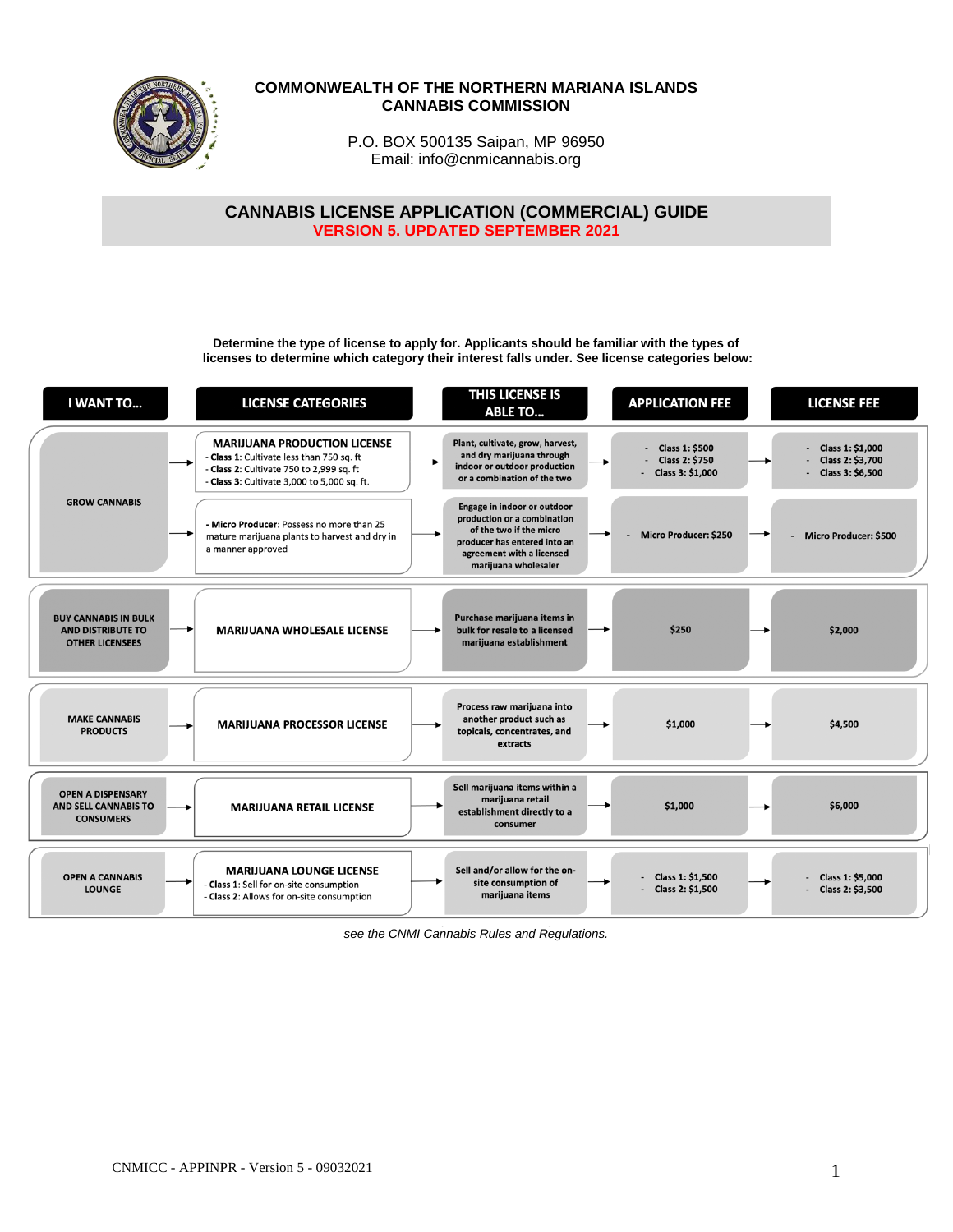## **SECTION A: COMPLETE LICENSE APPLICATION PACKAGE INCLUDES THE FOLLOWING**

- **1.** Completed Cannabis License Application.
- **2.** All information and documents required in the associated License Type Appendix Checklist:
	- o **Appendix A: Producer License – Class 1, Class 2, Class 3**
		- **Application package should include:**
			- All required documents per Business Type
				- Lease Agreement or Proof of Ownership
			- Signage
			- Scope of Operations
			- Floor Plan(s)
			- Site Map
			- Standard Operating Procedures
			- Copy of Receipt of Payment for Zoning Application (if applicable) \*
		- **Supporting documents to be submitted at a later date\*:** 
			- Business License
			- Zoning Authorization (if applicable) \*

# o **Appendix A1: Micro Producer License**

- **Application package should include:** 
	- All required documents per Business Type
	- Scope of Operations
	- Lease Agreement or Proof of Ownership
	- Wholesale Agreement
	- Signage
	- Floor Plan(s)
	- Site Map
	- Standard Operating Procedures
	- Copy of Receipt of Payment for Zoning Application (if applicable) \*
- **Supporting documents to be submitted at a later date\*:** 
	- Business License
	- Zoning Authorization (if applicable) \*

## o **Appendix B: Processor License**

## **Application package should include**:

- All required documents per Business Type
- Scope of Operations
- Lease Agreement or Proof of Ownership
- Signage
- Floor Plan(s)
- Site Map
- Standard Operating Procedures
- Endorsement Form
- Copy of Receipt of Payment for Zoning Application (if applicable) \*

## **Supporting documents to be submitted at a later date\*:**

- **•** Business License
- Zoning Authorization (if applicable) \*

## o **Appendix C: Lounge License – Class 1, Class 2**

- **Application package should include**:
	- All required documents per Business Type
	- Scope of Operations
	- Lease Agreement or Proof of Ownership
	- Signage
	- Interior Schematics Plan
	- Floor Plan(s)
	- Site Map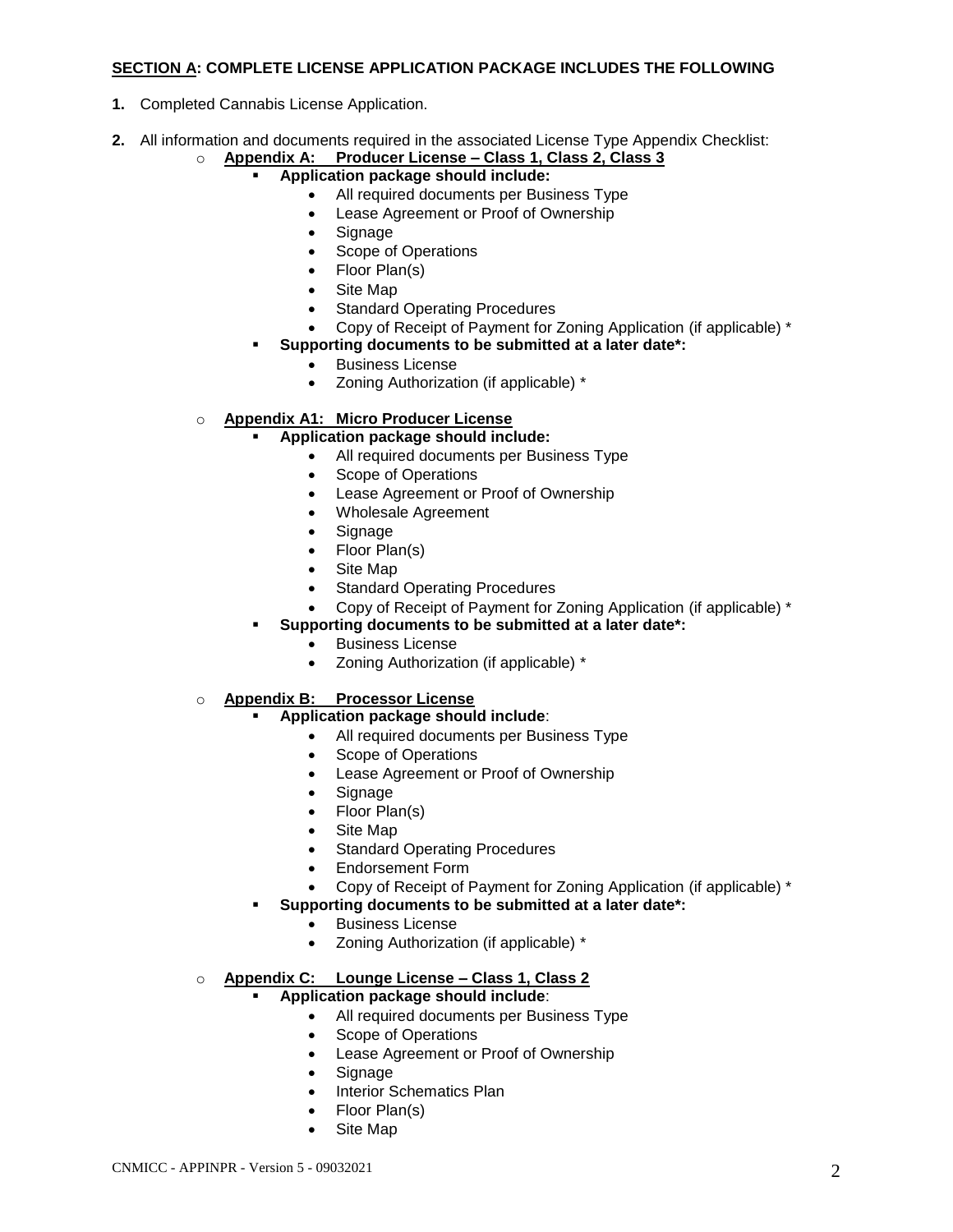- Standard Operating Procedures
- Copy of Receipt of Payment for Zoning Application (if applicable) \*

# **Supporting documents to be submitted at a later date\*:**

- **•** Business License
- Zoning Authorization (if applicable) \*
- BEH Permit (if applicable)

### o **Appendix D: Wholesale License**

### **Application package should include**:

- All required documents per Business Type
- Scope of Operations
- Lease Agreement or Proof of Ownership
- Signage
- Floor Plan(s)
- Site Map
- Standard Operating Procedures
- Copy of Receipt of Payment for Zoning Application (if applicable) \*

### **Supporting documents to be submitted at a later date\*:**

- Business License
	- Zoning Authorization (if applicable) \*

## o **Appendix E: Retail License**

### **Application package should include**:

- All required documents per business type
- Scope of Operations
- Lease Agreement or Proof of Ownership
- Signage
- Interior Design Schematics
- Floor Plan(s)
- Site Map
- Standard Operating Procedures
- Copy of Receipt of Payment for Zoning Application (if applicable) \*
- **Supporting documents to be submitted at a later date\*:** 
	- **•** Business License
	- Zoning Authorization (if applicable) \*



*\*Applicants applying for a cannabis license in Tinian and Rota do not need to submit zoning authorization.* 

**3.** Payment Certification and Receipt of Payment. Applicants must pay the nonrefundable application fee for the license they are applying for **prior** to submitting their application package.

#### *Application Fee payments can be made to the following cashier locations:*

### **SAIPAN**

- CNMI DOF Treasury, Saipan
- CNMI DOF Division of Taxation and Revenue, Saipan

### **TINIAN**

CNMI DOF – Taxation and Revenue, Tinian

### **ROTA**

CNMI DOF – Taxation and Revenue, Rota

### **SECTION B**: **BEFORE SUBMISSION OF THE APPLICATION PACKAGE**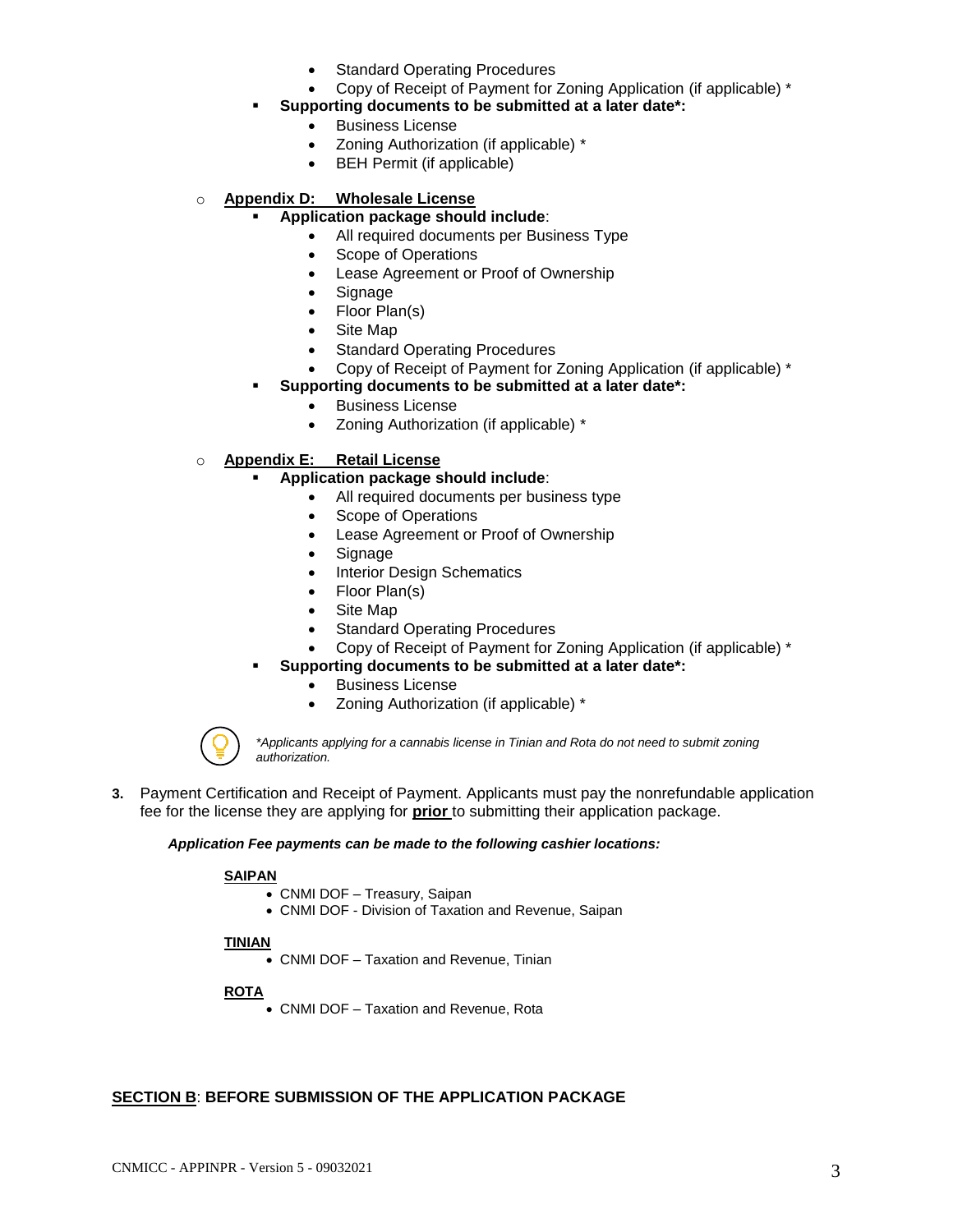- **1.** Every question must be completely answered. Do not leave blank spaces. If a question does not apply to you, indicate **"Does Not Apply"**. If there is nothing to disclose in response to the question, write **"None"**.
- **2.** All entries on this application must be typed or printed legibly in **BLOCK** (all uppercase letters) using dark ink. *Note*: *The Commission will not review your application and you will be instructed to re-file if it is illegible or if you have modified any of the questions.*
- **3.** If the space available is insufficient to respond to a question, supply the required information on a separate page titled **"Further Response Page",** wherein you clearly identify the questions(s) you are answering (i.e. *Part 2: Applicant Information, #1)*.
- **4.** The application, required documents per license type, payment certification, and receipt of payment are completed.
- **5.** The authorized signatory of the applicant has signed the declaration section on the Cannabis License Application.
- **6.** You must retain a complete copy of your licensing application package for your own records. *Note*: *The Commission is not responsible for providing you a copy of your license application once you have submitted it. However, a fee of \$1.00 per page will be applied for every request. The Commission retains copies of inactive files for a period of time as deemed necessary.*

## **SECTION C: PACKAGING YOUR APPLICATION**:

- 1. A Cannabis License application package must include the completed Cannabis License Application**,** all required documents from the associated License Type Appendix, payment certification, and receipt of payment.
- 2. Each required License Type Appendix document **must** have a cover page with the **TITLE** of the document being submitted. See example below:



3. Ensure that all required documents indicated in the corresponding appendix check list are packaged **in the order each document is listed on the appendix check list** when compiling the documents into the application package.

4. The application package must be **sealed** in a manila envelope prior to submission and be legibly addressed as reflected in the example below:

**EXAMPLE**

| "APPLICANT LAST NAME, FIRST NAME" |  |
|-----------------------------------|--|
| "LICENSE TYPE"                    |  |
| "CONTACT NUMBER ON APPLICATION"   |  |
| "CONTACT EMAIL ON APPLICATION"    |  |
| "INDICATE ISLAND/MUNICIPALITY"    |  |

**MANILA ENVELOPE** 

**ELOPE** 

| APPLICANT LAST NAME. FIRST NAME"<br>LICENSE TYPE"<br>CONTACT NUMBER ON APPLICATION" |          | DOE. JOHN<br><b>PRODUCER CLASS 1</b><br>"123-456-7890" |
|-------------------------------------------------------------------------------------|----------|--------------------------------------------------------|
| CONTACT EMAIL ON APPLICATION"                                                       |          | "JOHNDOE1234@EMAIL.COM                                 |
| NDICATE ISLAND/MUNICIPALITY"                                                        | $\Gamma$ | "SAIPAN. CNMI"                                         |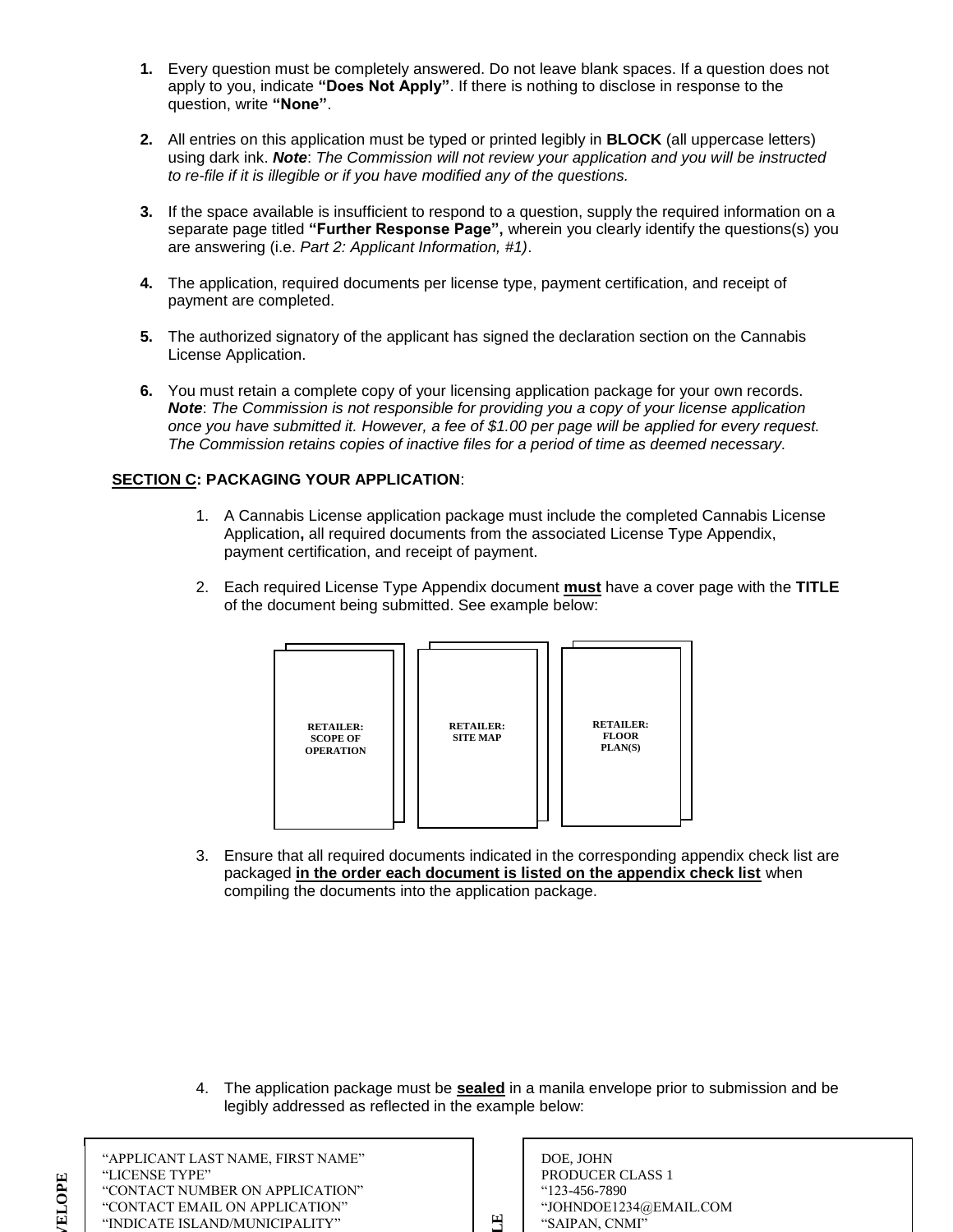### **SECTION D: WHERE TO SUBMIT YOUR APPLICATION**

**1.** Applicants applying in **SAIPAN** can submit their CNMI Cannabis License application package to the following location:

> DIVISION OF PERMITTING AND LICENSING CNMI CANNABIS COMMISSION BLDG. #1341 ASENCION CT. CAPITOL HILL, SAIPAN OFFICE HOURS: Monday – Friday, 9:00 AM to 4:00 PM\* *\*(closed local/federal holidays and 11:30 AM – 12:30 PM for lunch)*

2. Applicants applying in **TINIAN** can submit their CNMI Cannabis License application package to the following location:

> CUSTOMER SERVICE INTAKE WINDOW DEPARTMENT OF COMMERCE, TINIAN SAN JOSE VILLAGE, TINIAN OFFICE HOURS: Monday – Friday, 9:00 AM to 4:00 PM\* *\*(closed local/federal holidays and 11:30 AM – 12:30 PM for lunch)*

3. Applicants applying in **ROTA** can submit their CNMI Cannabis License application package to the following location:

> ADMINISTRATIVE OFFICE DEPARTMENT OF LANDS AND NATURAL RESOURCES LIYO, SONGSONG VILLAGE, ROTA OFFICE HOURS: Monday – Friday, 9:00 AM to 4:00 PM\* *\*(closed local/federal holidays and 11:30 AM – 12:30 PM for lunch)*

## **SECTION E**: **DUTY TO UPDATE INFORMATION**

1. All notices regarding your application will be sent to the mailing address or e-mail address that you provide on this application. You must immediately notify the Commission of any